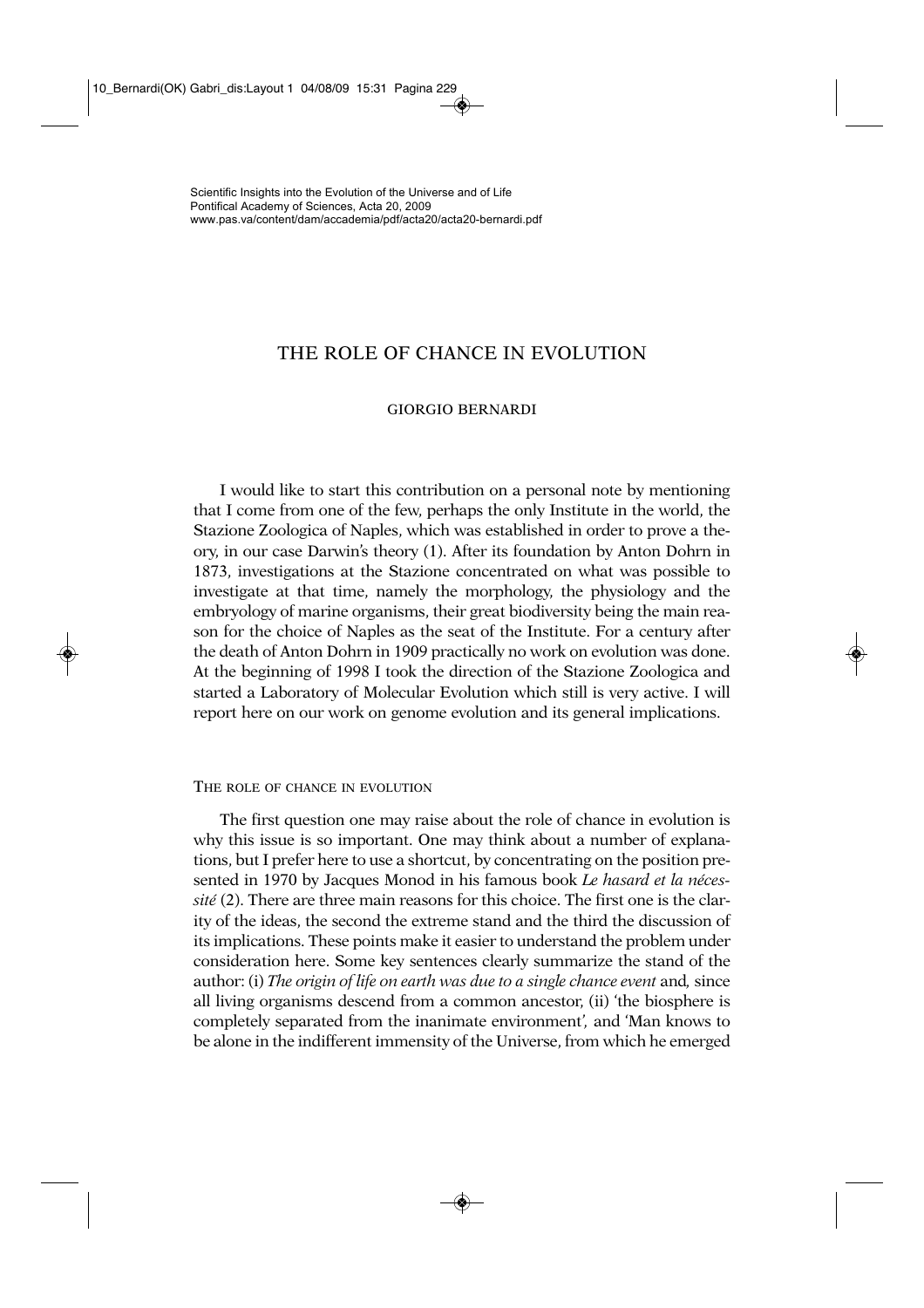by chance'. As far as the evolution of living organisms was concerned, Monod expressed the opinion that (iii) 'Mutations are accidents that happen at random. Since they represent the only source of changes in the genetic text, which is the only repository of inherited structures of organisms, it necessarily follows that chance is responsible for any novelty, for any creation in the biosphere', the conclusion being that 'Chance only is the source of every novelty, of every creation in the biosphere. Sheer chance, chance only, absolute but blind freedom at the very roots of evolution: this central notion in modern biology is not anymore a hypothesis among other possible or at least conceivable ones. This hypothesis is the only conceivable one, since it is the only one which is compatible with observation and experience. And nothing allows us to imagine (or to hope) that our ideas on this point will need, or will be subject to, revision'. Finally, Monod considered the implications of his conclusions and proposed an 'ethics of knowledge', which will be discussed at the end of this paper.

The best comment on Monod's book was made by Eigen (3) 'The only thing lacking in molecular biology was its integration into a general understanding of Nature. So far, such an attempt has been undertaken only once, by Jacques Monod. This was a fascinating and ambitious attempt, in which Monod did not shrink from drawing philosophical conclusions. It culminated in an apotheosis of chance'.

## THE CLASSICAL EVOLUTIONARY THEORIES

The role of chance in evolution was not, however, a new problem. Let us look at which way mutations were visualized by the classical evolutionists. The most famous sentence in *The Origin of Species* (1) was the following: 'I have called Natural Selection, or the Survival of the Fittest, this preservation of favorable individual differences and variations and the destruction of those which are injurious variations'. This statement looks extremely simple, but Crick (4) remarked that 'Natural Selection is the basic mechanism that makes biology different from all other sciences. Of course anyone can grasp the mechanism itself, though remarkably few people actually do so'. Indeed, Darwin's sentence seemed to indicate a dichotomy, and was widely interpreted that way. The sentence was, however, immediately followed by another one, which is only rarely quoted: 'Variations neither useful nor injurious would not be affected by natural selection and would be left either a fluctuating element … or would ultimately become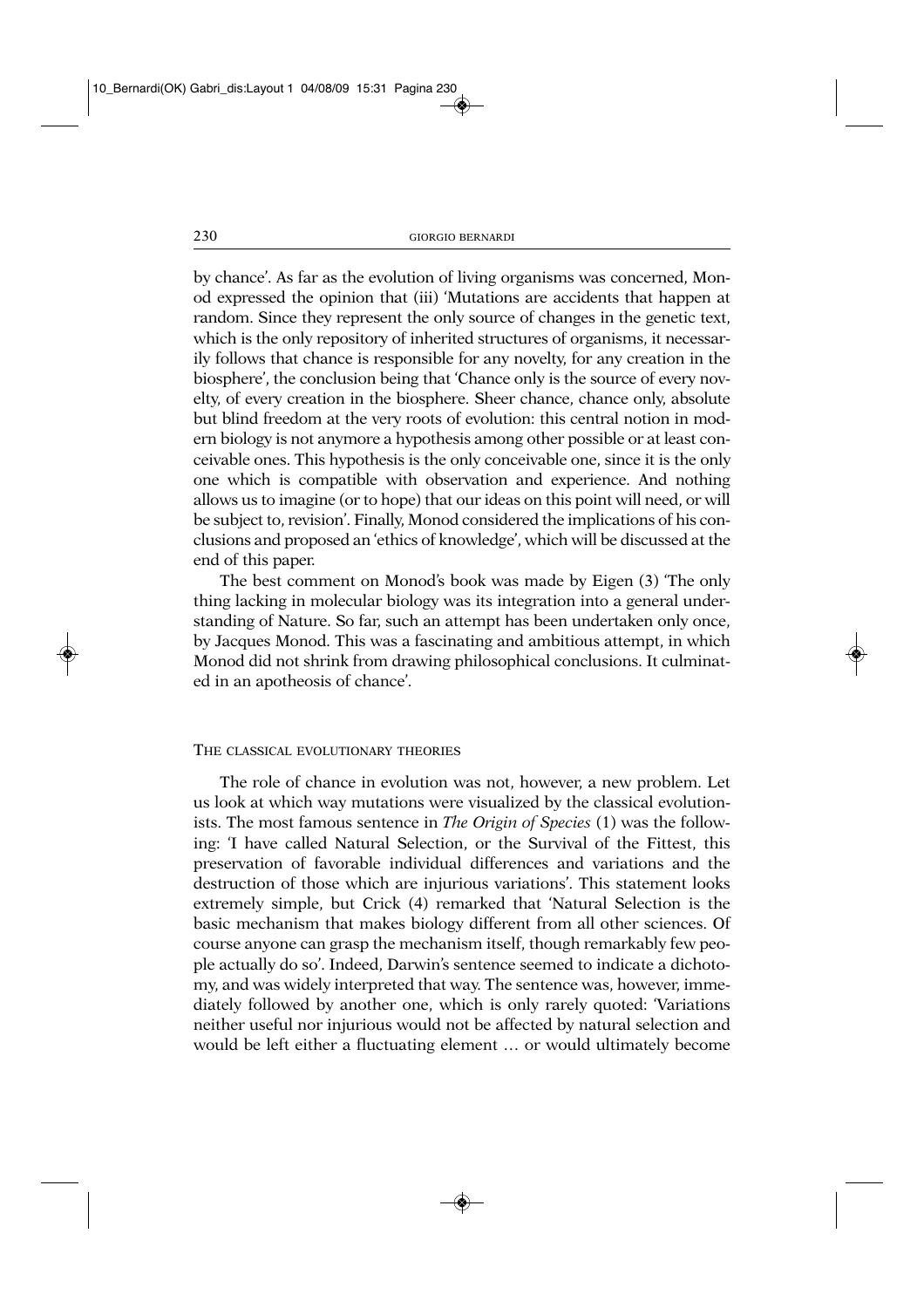fixed'*.* This still is the best definition of neutral changes. In other words, Darwin distinguished not two but three kinds of changes or mutations (which he called 'variations'): advantageous, deleterious and neutral.

Advantageous changes will tend to expand in the progeny, because the carriers and their progeny will reproduce more abundantly than average (this is the positive or Darwinian selection). In contrast, deleterious changes will tend to disappear from the population, because the carriers and their progeny will reproduce less abundantly (this is the negative or purifying selection). Finally, neutral changes may be fixed in the population (like advantageous changes) or disappear (like deleterious changes).

The idea of neutral changes was later obliterated by the neo-darwinians, the selectionists Fisher (5) and Haldane (6), only to be resurrected, later, by Kimura (7, 8) in his *mutation-random drift theory*. According to this neutral theory 'the main cause of evolutionary change at the molecular level – change in the genetic material itself – is random fixation of selectively neutral or nearly neutral mutants'; therefore, 'increases and decreases in the mutant frequencies are due mainly to chance'. As a logical consequence, this theory eventually replaced the *survival of the fittest* with the *survival of the luckiest* (9). Along the same line, King and Jukes (10) claimed in their *non-darwinian evolution* that 'most evolutionary changes in proteins may be due to neutral mutations and genetic drift' (the random changes in gene frequencies in a population). A significantly different position was taken by Ohta (11, 12) who proposed her *nearly neutral theory* according to which 'a substantial fraction of changes are caused by random fixation of nearly neutral changes, namely changes that are intermediates between neutral and advantageous, as well as between neutral and deleterious classes'. Fig. 1 (see p. 601) summarizes the points just mentioned.

It is now of interest to look at the experimental approaches used to develop the classical theories on evolution because of the tight links that exist between approaches, results and conclusions. Natural selection acts on the phenotype, namely the detectable characters (traits, features, properties) of living organisms. It is, therefore, understandable that the first approach to the study of evolution was based on morphological traits, a classical case being that of the beaks of the Galapagos finches, which show adaptations to different kinds of food, from hard seeds to soft vegetal tissues. After the rediscovery of Mendel's laws, the neo-darwinians relied on genetic characters. Only later a molecular approach was developed on the basis of the early protein and gene sequences, and this led to the neutral theory of Kimura. Indeed, the view that amino acids change linearly with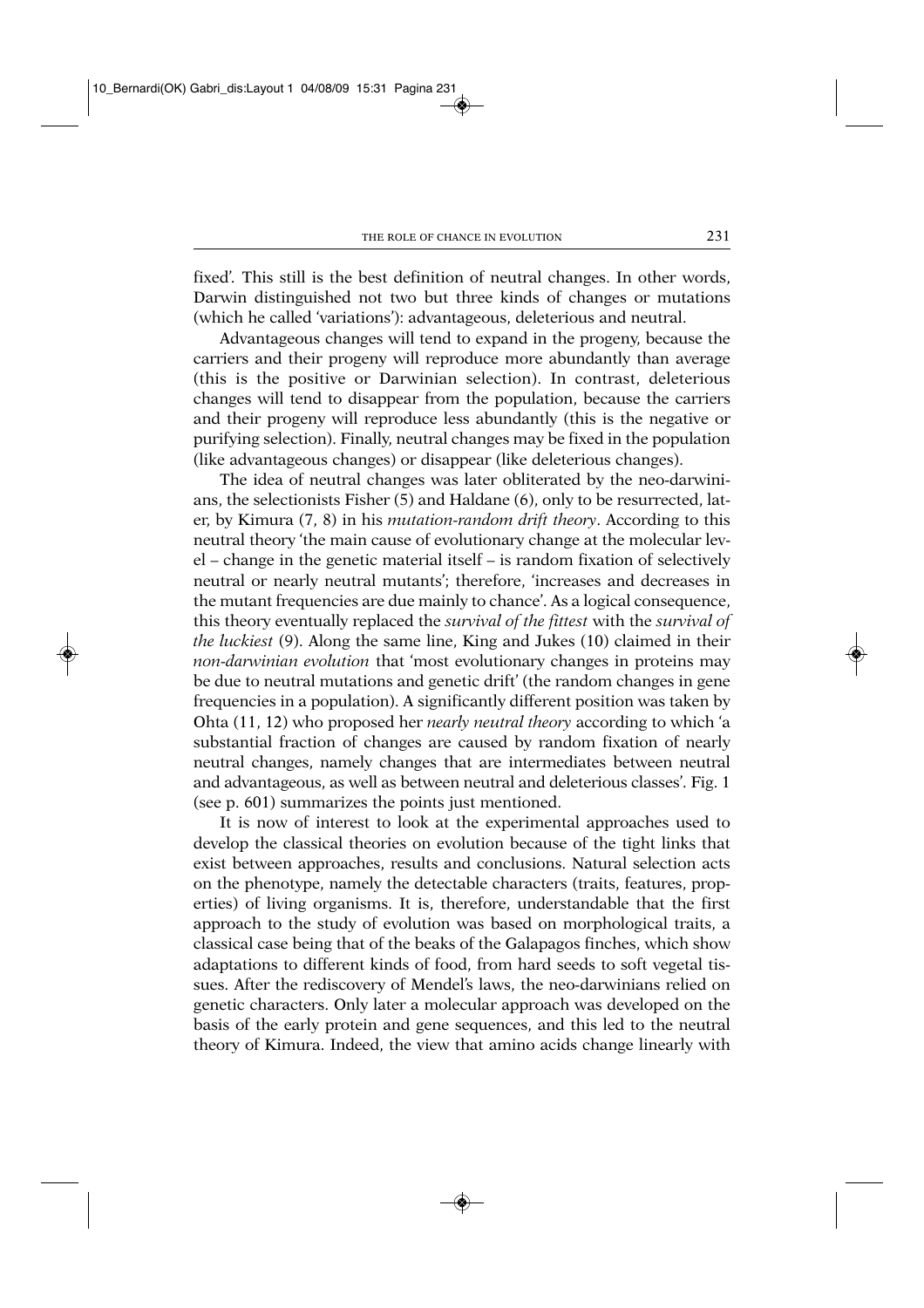time in proteins (the molecular clock of Zuckerkandl and Pauling, 13), provided the very first hint in that direction.

#### THE ORGANIZATION OF THE EUKARYOTIC GENOME

A totally different approach moving from the molecular level of a few proteins and genes to the genome level was the one I started in 1959 by degrading DNA from mammals and birds with a DNase (14), and by fractionating DNA on hydroxyapatite columns (15). These experiments (probably the first ones in genomics) produced important results, such as the breakage of the genome into large fragments and the separation of doublefrom single-stranded DNA. Most of the following work was done, however, after our development (16) in 1968 of density gradient ultracentrifugation of DNA in the presence of sequence-specific DNA ligands (such as Ag+ ions), and our discovery in 1973 of the compositional heterogeneity of the bovine genome (17). Our *compositional approach* to the study of the genome, incidentally the only one that was possible at that time, was easily moved from the analysis of buoyant density profiles to nucleotide sequences as soon as these became available. The rationale of the compositional approach was that the base composition of the genome, the most elementary property of DNA, (i) is altered by mutations, insertions and deletions; (ii) influences DNA, RNA, protein and chromatin structure (see below); and (iii) can be precisely assessed on whole genomes and their domains. The conceptual simplicity of the approach is such that the results can be easily understood.

The compositional approach led to three major discoveries: (i) the vertebrate genomes (the only ones discussed here) are *mosaics of isochores* (18, 19), megabase regions (1 Mb is one million base pairs; the human genome is 3200 Mb in size) of fairly homogeneous GC level (Fig. 2, see p. 602); GC is the molar ratio (the percentage of the molecules) of guanine and cytosine in DNA); (ii) isochores belong in a few families, characterized by different levels of GC, dinucleotides and trinucleotides, and define a *genome phenotype* (20), namely the *compositional landscape* of the genome (see Fig. 3, p. 603); the GC-rich, gene-rich and the GC-poor, gene-poor isochores define two *gene spaces*, the *genome core* and the *genome desert,* that are correlated with all the basic structural and functional properties of the genome, the main ones being chromatin compaction, DNA methylation, gene distribution on the one hand, gene expression, recombination, replication timing on the other (see Fig. 4, p. 604); (iii) a *genomic code* (20; not to be confused with the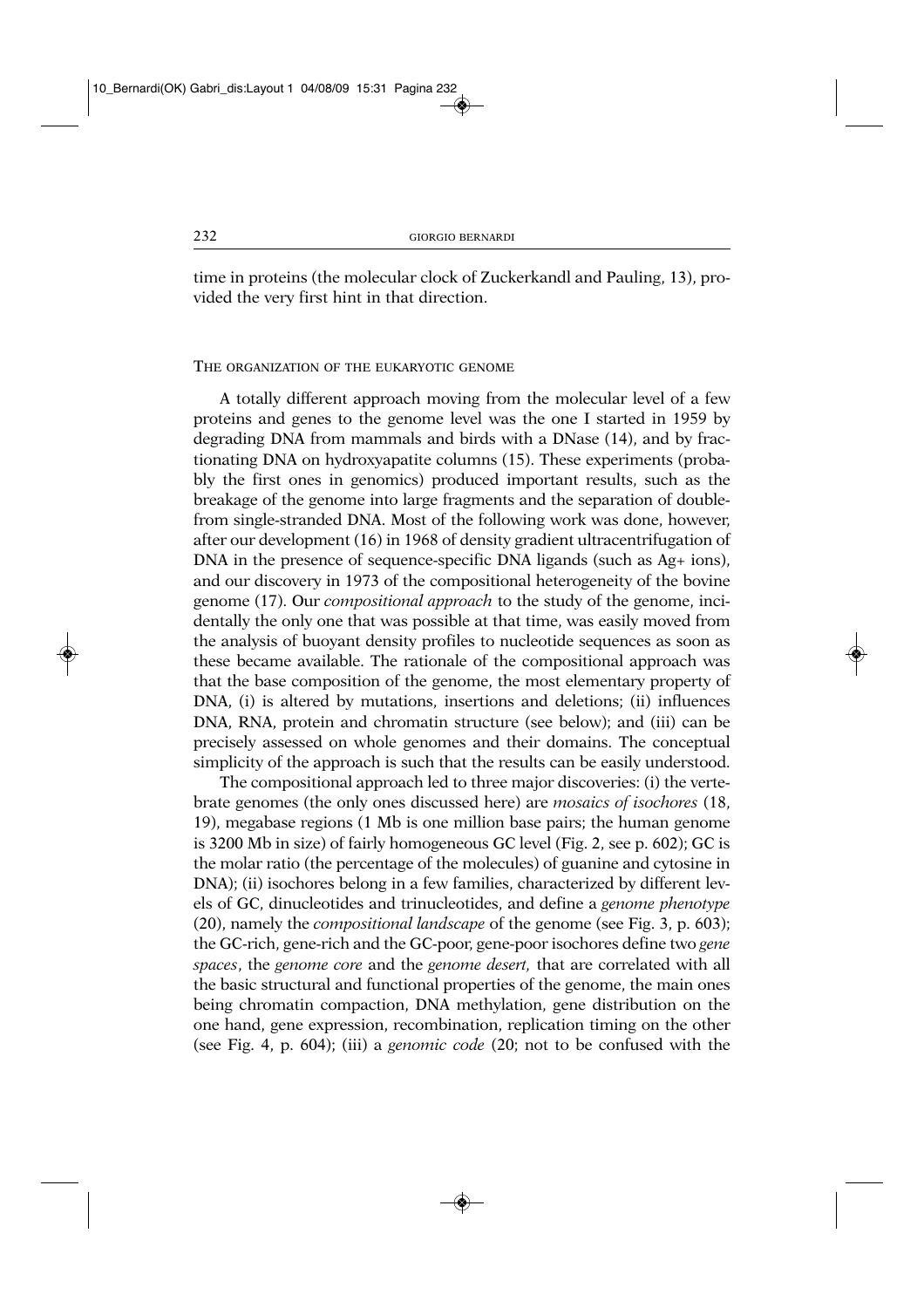genetic code) correlates the compositions a) of coding sequences with those of contiguous non-coding sequences (*i.e.*, of 1% of the genome with the remaining 99%), b) of the three codon positions among themselves, and c) of coding sequences with the hydrophobicity and the secondary structure of the encoded proteins.

These discoveries (summarized in a book; 21) led to our conclusion that the genome is an *integrated ensemble*, with little or no room left for *junk* (22) or *selfish DNA* (23, 24). This is a completely new vision of the vertebrate (and more generally of the eukaryotic) genome, which has far-reaching implications. Indeed, (i) there is no way to create a compositionally compartmentalized genome, the mosaic of isochores, by random point mutations (namely, single base-pair changes); (ii) again no random process can lead to a genome phenotype or compositional landscape that is correlated with all basic structural and functional properties of the genome, and lastly, (iii) no random evolutionary process can lead to the compositional correlations mentioned above. In other words, the discoveries just presented rule out the *bean-bag view* of the genome (to paraphrase Mayr, 25), namely of a genome in which genes are randomly distributed in the bulk of non-coding sequences, a genome that is only endowed with additive and not with cooperative properties (21).

#### GENOME EVOLUTION AND THE NEO-SELECTIONIST THEORY

The ground was now ready to investigate genome evolution. The simple comparison of our early data (26) on vertebrate genomes (that we recently confirmed on the basis of full genome sequences, 27-30); led us to the discovery of two modes of evolution: the *conservative mode* and the *transitional mode* (31). The *conservative mode* is exemplified by a comparison of the isochore patterns of the genomes of Primates and Carnivores (Fig. 5, see p. 605). At least 50% base pairs changed during the time, 100 million years, comprised between their common ancestor and these two mammalian orders that independently diverged from it. The expectation from the randomness of neutral changes was a partial or total disappearance of the isochore families that were present in the common ancestor. Moreover, since nucleotide substitutions in vertebrates (and other organisms) favor  $GC \rightarrow AT$ over  $AT\rightarrow GC$  changes, this 'AT-bias' should also lead to lower GC levels. Instead, a remarkable conservation of isochore families was found in terms of GC levels and relative amounts.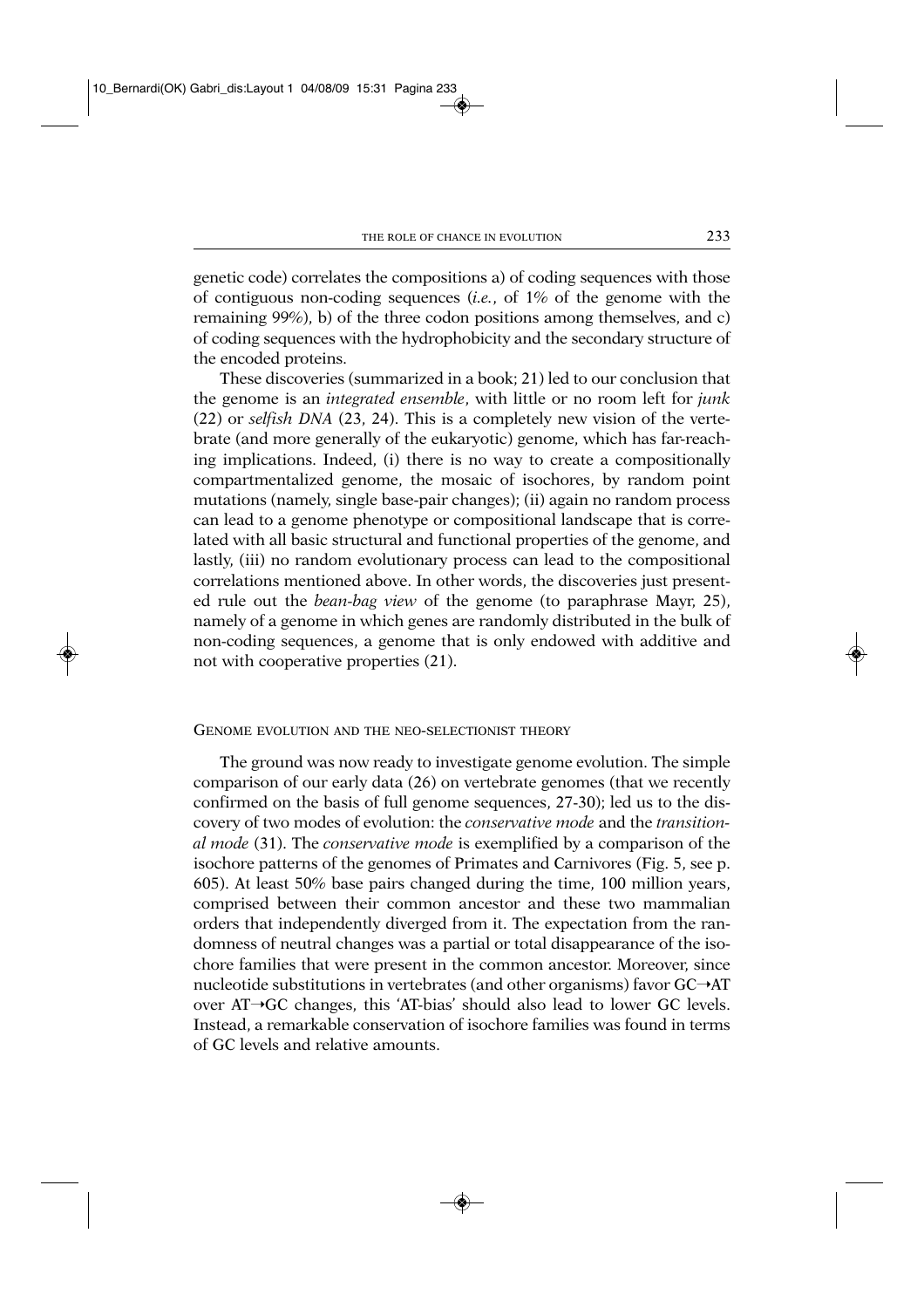This led us in a straightforward way to the *neo-selectionist theory* (32). As shown in Fig. 6 (see p. 606), this theory postulates a series of steps: (i) first of all, among AT-biased changes a number will accumulate to form local clusters; (ii) the 'last' AT-biased changes in the clusters, the *critical changes* transform clustered point mutations into regional changes that trespass a lower GC threshold; and (iii) cause changes in chromatin structure that expand over long distances. Fig. 1 (see p. 601) shows that the neo-selectionist theory incorporates the features of the nearly neutral theory of Ohta, adding, as a novelty, the critical changes, namely the superdeleterious changes that convert the clustered AT-biased point mutations into regional changes. It should be stressed that regional changes may also be caused by large insertions and deletions. The main point, however, is that chromatin changes are deleterious in that they affect some expression of genes located within the altered regions or in their neighborhood and may lead to negative selection of the carriers and of their progeny.

Since fish, amphibian and many reptilian genomes do not show the presence of the very GC-rich isochores that characterize the genomes of warmblooded vertebrates (see Fig. 5, p. 605), a *transitional mode* of evolution in which isochore families underwent changes, must have taken place (see Fig. 7, p. 607). Back in 1986 we proposed (20) that: 'The formation and maintenance of the GC-rich isochores of warm-blooded vertebrates is due to natural selection, the selective advantages being the increased thermodynamic stability of DNA, RNA and proteins (GC-rich codons encoding aminoacids that stabilize proteins). In other words, the environment can mould the genome through natural selection'. The transitional mode involved both negative and positive selection, as discussed elsewhere (32).

An explanation as to why changes essentially affected the gene-rich isochores, is that these isochores are located (in the interphase nucleus) in an open chromatin structure, whereas the gene poor isochores are in a closed chromatin structure (33). Then, only the genome core needs to be stabilized by GC increases, the genome desert being stabilized by its own compact chromatin. While body temperature certainly is the *primum movens* of the compositional transitions that took place at the emergence of mammals and birds, other factors such as oxygen, salinity,  $pH$ ,  $CO<sub>2</sub>$ , may play a role in the compositional transitions which were found among fishes (see Fig. 5, p. 605).

To sum up, the *neo-selectionist theory* (i) provides a solution to the neutralist/selectionist debate, since it reconciles the nearly neutralist view of point mutations with selection at the regional level; (ii) is an epigenomic theory, in that the compositional changes in DNA affect chromatin struc-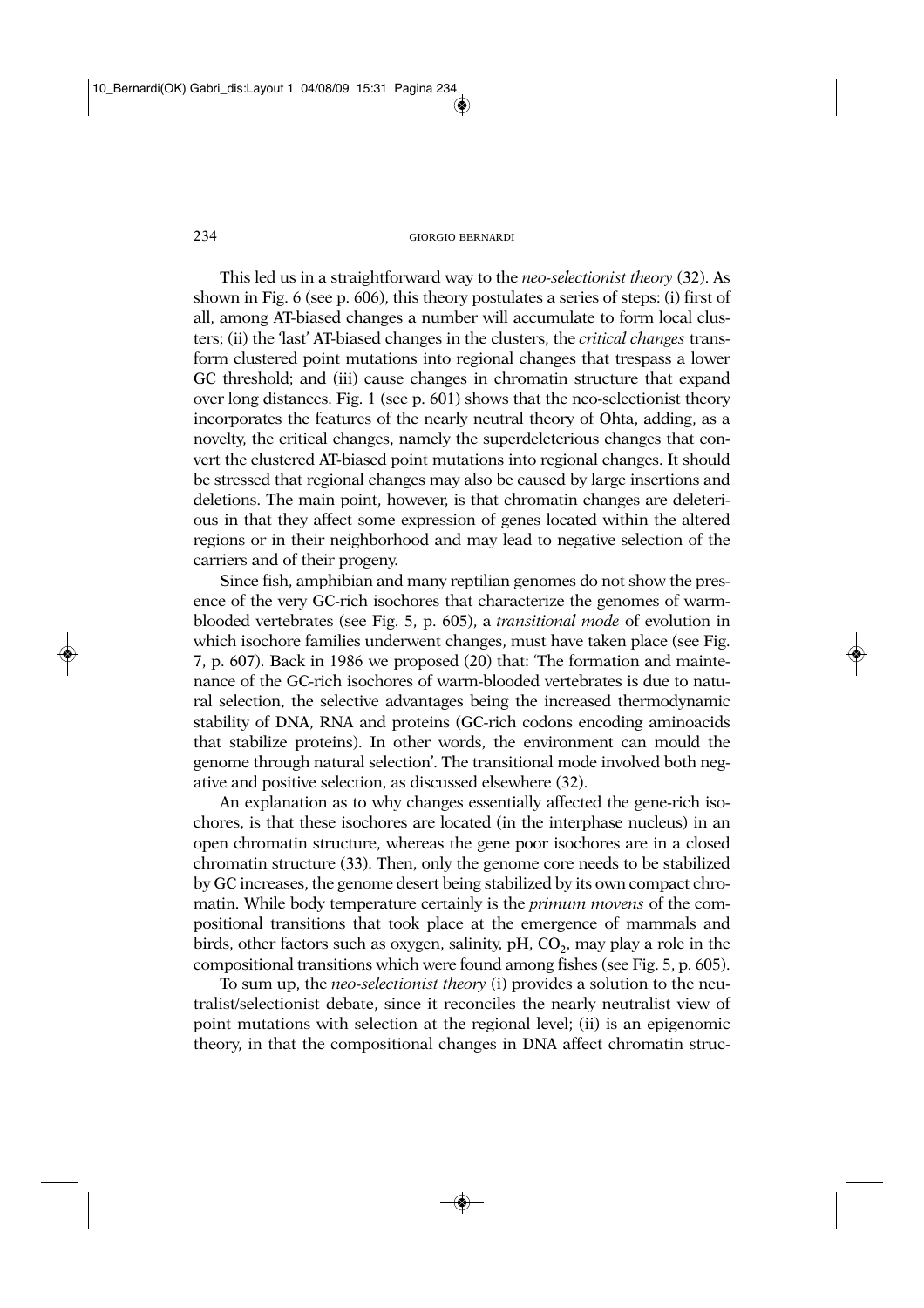ture and, as a consequence, gene expression, so leading to negative selection of the carriers and their progeny; and (iii) is an extension of Darwin's theory; in fact, the neo-selectionist theory may be visualized as an ultra-darwinian theory since even neutral and nearly neutral changes are eventually controlled by natural selection over evolutionary time. Needless to say, the neo-selectionist theory brings us back from Kimura's survival of the luckiest to Darwin's survival of the fittest (incidentally, a matter of satisfaction for somebody working at the Stazione Zoologica).

As any good theory, the neo-selectionist theory also made predictions: (i) that genome phenotype differences should be found in populations; and (ii) that some of them may affect the genomic fitness and cause genomic (not genetic) diseases (a typical one being cancer). The first prediction was confirmed by comparing two individual genomes: Venter's genome differs from the reference human genome because of a number of insertions and deletions that accumulate in GC-rich isochores (34). These may generate genomic diseases by affecting chromatin structure and, as a consequence, the expression of genes located within or next to altered regions, so reducing the genomic fitness of the carriers, without necessarily affecting the primary structure of coding and regulatory sequences.

### **CONCLUSIONS**

We should now go back to our initial questions and see the answers that we can provide today. First of all, a currently accepted view is that in all likelihood the origin of life was not so much the *single chance event* visualized by Monod, as a necessity under the prevailing conditions (35). This establishes *a primordial link* between the inanimate world from which life arose and the living organisms. These are connected to each other by their common descent, and, far from being completely separated from the inanimate environment, are moulded by it through natural selection. In fact, we have shown that the genome itself is moulded by physical agents like temperature, oxygen, salinity, pH, etc. through natural selection.

Our findings lead to a largely deterministic vision of evolution, which is in contrast with the fully stochastic vision of Monod. Chance still plays a role in evolution through (i) *environmental chance events*, such as meteorite impacts, volcanic eruptions; (ii) *random drift,* the random changes in gene frequencies in populations*;* and (iii) *neutral and nearly neutral changes*; as in the case of random drift, these changes are evident when recent, or looked at on a limited time scale, but they vanish over longer time spans,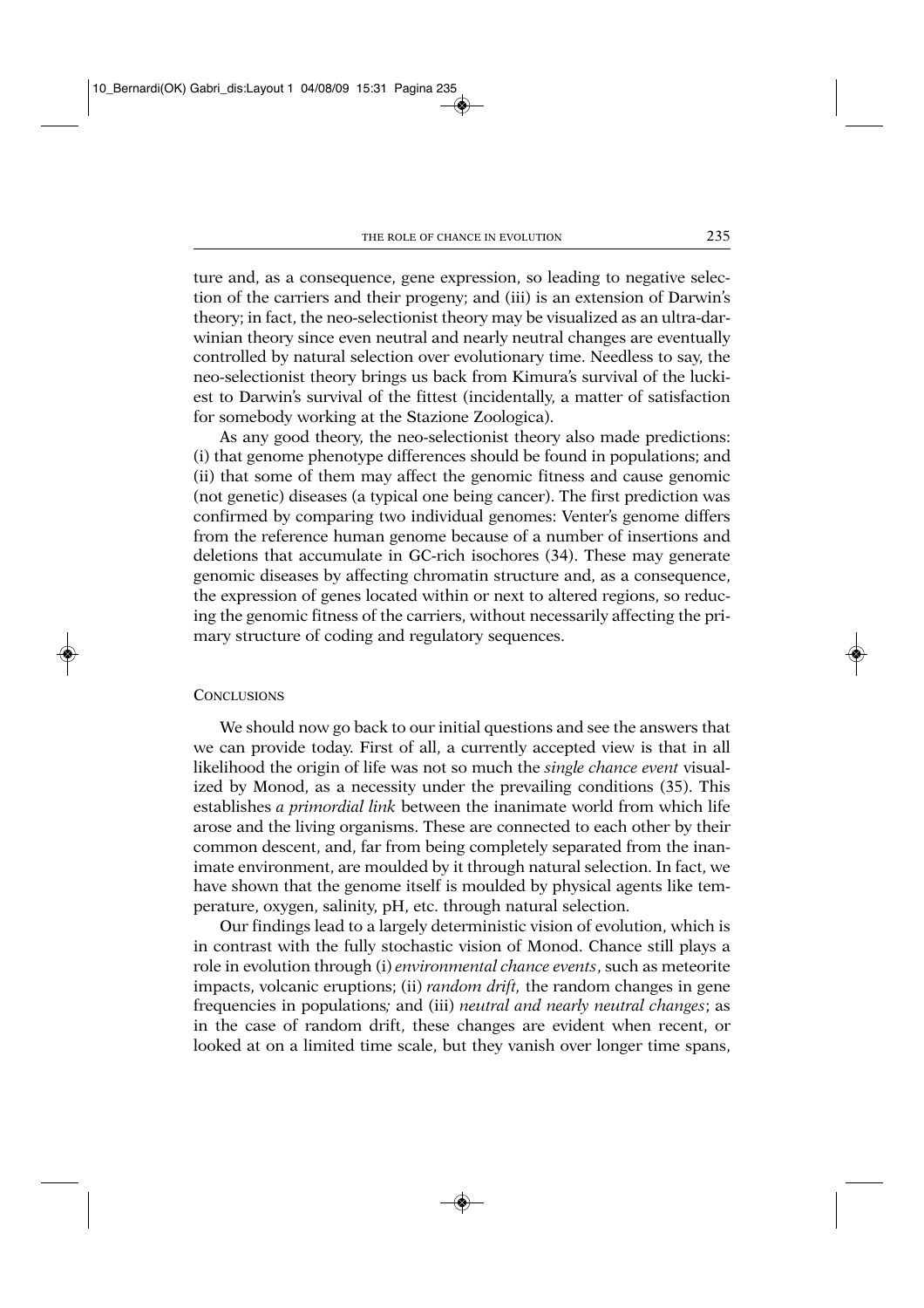because they are eliminated by natural selection. Obviously, we are very far from the overwhelming role of chance postulated by Monod.

As a consequence, we are also very far from Monod's view on the ethical implications. Given his premises, Monod claimed that *true knowledge ignores values* and invoked an *ethics of knowledge,* whose only value is the objective knowledge itself. In contrast, knowledge contains values: knowledge of common descent of all living organisms links us with them and dictates our respect and love for them; knowledge of the moulding of living organisms by the environment, trough natural selection, links all of them to the inanimate world from which they derived in the first place. The *'old alliance'* with Nature, proposed by the *'animistic conception'*, far from being *'a projection of our brain on the inanimate world'* (as suggested by Monod), is the age-old intuition of links now established by Science.

I would like to finish as I started, on a personal note. I had the good luck of being acquainted with Jacques Monod over many years until his premature death in 1976. My admiration for him led me to change the name of the Institut de Biologie Moleculaire that I was directing in Paris to Institut Jacques Monod, as well as to organize several meetings in his memory (see, for instance, ref. 36). I would like to stress that the contrasting vision presented here was built on the scene set up by *Le hasard et la necéssité*, I could say on the shoulders of Jacques Monod. It is a great pity that we cannot have his viewpoint on our conclusions. I dare say, however, that he would have accepted them, based as they are on new facts, which were not available or conceivable at the time his book was published. I also venture to guess that he would have liked them, since one can feel that the pessimistic conclusions of the book were imposed by its internal logics but not necessarily liked by its author.

# **REFERENCES**

- 1. Darwin C. (1859) *On the Origin of Species, a Facsimile of the First Edition* (Harvard Univ Press, Cambridge, MA); reprinted (1964).
- 2. Monod J. (1970) *Le hasard et la nécessité* (Editions du Seuil, Paris).
- 3. Eigen M. (1992) *Steps towards Life* (Oxford University Press, Oxford).
- 4. Crick F. (1988) *What Mad Pursuit* (Basic Books, New York).
- 5. Fisher R.A. (1930) *The Genetical Theory of Natural Selection* (Clarendon, Oxford).
- 6. Haldane J.B.S. (1932) *The Causes of Evolution* (Longmans, Green, and Co., London).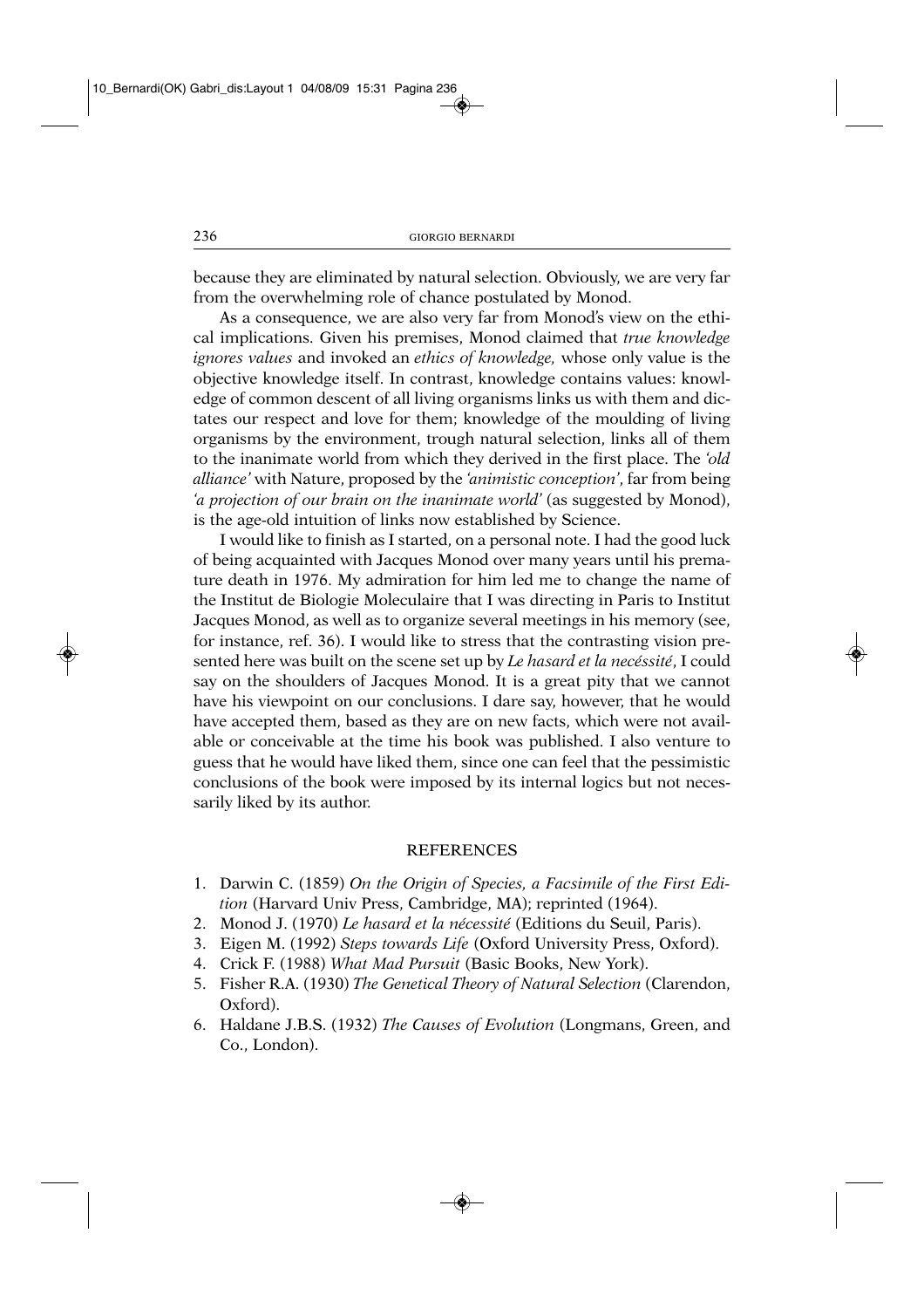- 7. Kimura M. (1968) *Nature* 217:624-625.
- 8. Kimura M. (1983) *The Neutral Theory of Molecular Evolution* (Cambridge University Press, Cambridge).
- 9. Kimura M. (1986) *Philos Trans R Soc Lond* (Biol) 312:343-354.
- 10. King J.L., Jukes T.H. (1969) *Science* 164:788-798.
- 11. Ohta T. (1973) *Nature* 246:96-98.
- 12. Ohta T. (2002) *Proc Nat Acad Sci USA* 99:16134-16137.
- 13. Zuckerkandl E. and Pauling L. (1962) *Molecular disease, evolution, and genetic heterogeneity* in Kasha M. and Pullman B., eds. *Horizons in Biochemistry* 189-225 (Academic Press, New York).
- 14. Bernardi G., Champagne M., Sadron C. (1960) *Nature* 188:228-229.
- 15. Bernardi G. (1965) *Nature* 206:779-783.
- 16. Corneo G., Ginelli E., Soave C., Bernardi G. (1968) *Biochemistry* 7:4373- 4379.
- 17. Filipski J., Thiery J.P., Bernardi G. (1973) *J Mol Biol* 80:177-197.
- 18. Macaya G., Thiery J.P., Bernardi G. (1976) *J Mol Biol* 108:237-254.
- 19. Bernardi G., Olofsson B., Filipski J., Zerial M., Salinas J., Cuny G., Meunier-Rotival M., Rodier F. (1985) *Science* 228:953-958.
- 20. Bernardi G., Bernardi G. (1986) *J Mol Evol* 24:1-11.
- 21. Bernardi G. (2004) *Structural and Evolutionary Genomics, Natural Selection in Genome Evolution* (Elsevier, Amsterdam); reprinted (2005).
- 22. Ohno S. (1972) *Brookhaven Symp. Biol.* 23:366-370.
- 23. Orgel L.E. and Crick F. (1980) *Nature* 284:604-607.
- 24. Doolittle W.F. and Sapienza C. (1980) *Nature* 284:601-603.
- 25. Mayr E. (1976) See letter.
- 26. Thiery J.P., Macaya G., Bernardi G. (1976) *J Mol Biol* 108:219-235.
- 27. Costantini M., Clay O., Auletta F., Bernardi G. (2006) *Genome Res.* 16:536-541.
- 28. Costantini M., Auletta F., Bernardi G. (2007) *Genomics* 90:364-371.
- 29. Costantini M., Di Filippo M., Auletta F., Bernardi G. (2007) *Gene* 400:9-15.
- 30. Costantini M., Cammarano R., Bernardi G. (submitted).
- 31. Bernardi G. (1995) *Annu Rev Genet* 29:445-476.
- 32. Bernardi G. (2007) *PNAS* 104:8385-8390.
- 33. Saccone S., Federico C., Bernardi G. (2002) *Gene* 300:169-178.
- 34. Costantini M., Bernardi G. (submitted).
- 35. de Duve C. (1995) *Vital Dust* (Basic Books, New York).
- 36. Quagliariello E., Bernardi G., Ullmann A., eds. (1987) *From enzyme adaptation to natural philosophy: heritage from Jacques Monod* (Elsevier, Amsterdam).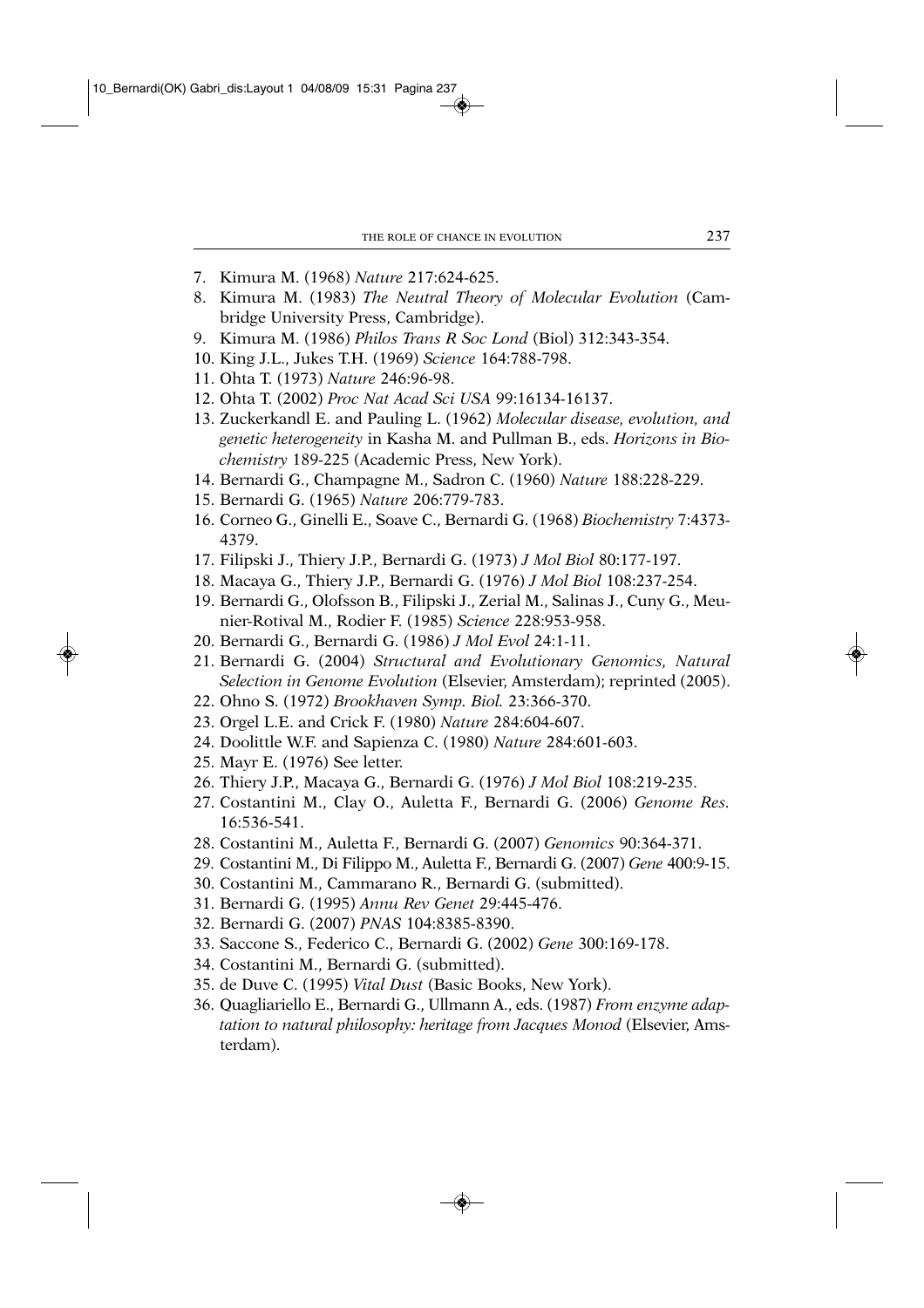

Figure 1. Darwin postulated the existence of deleterious, advantageous, and neutral changes. The neo-Darwinians (or selectionists) neglected neutral changes. These were reintroduced and amplified by Kimura (7, 8), who developed the neutral theory of evolution (a non-Darwinian evolution, according to King and Jukes,10). The nearly neutral theory was proposed by Ohta (11, 12) to include intermediates between neutral and advantageous, as well as between neutral and deleterious changes. In the neo-selectionist theory, nearly neutral theory is fully accepted and critical changes are responsible for the transition from point mutations to regional changes (from ref. 32).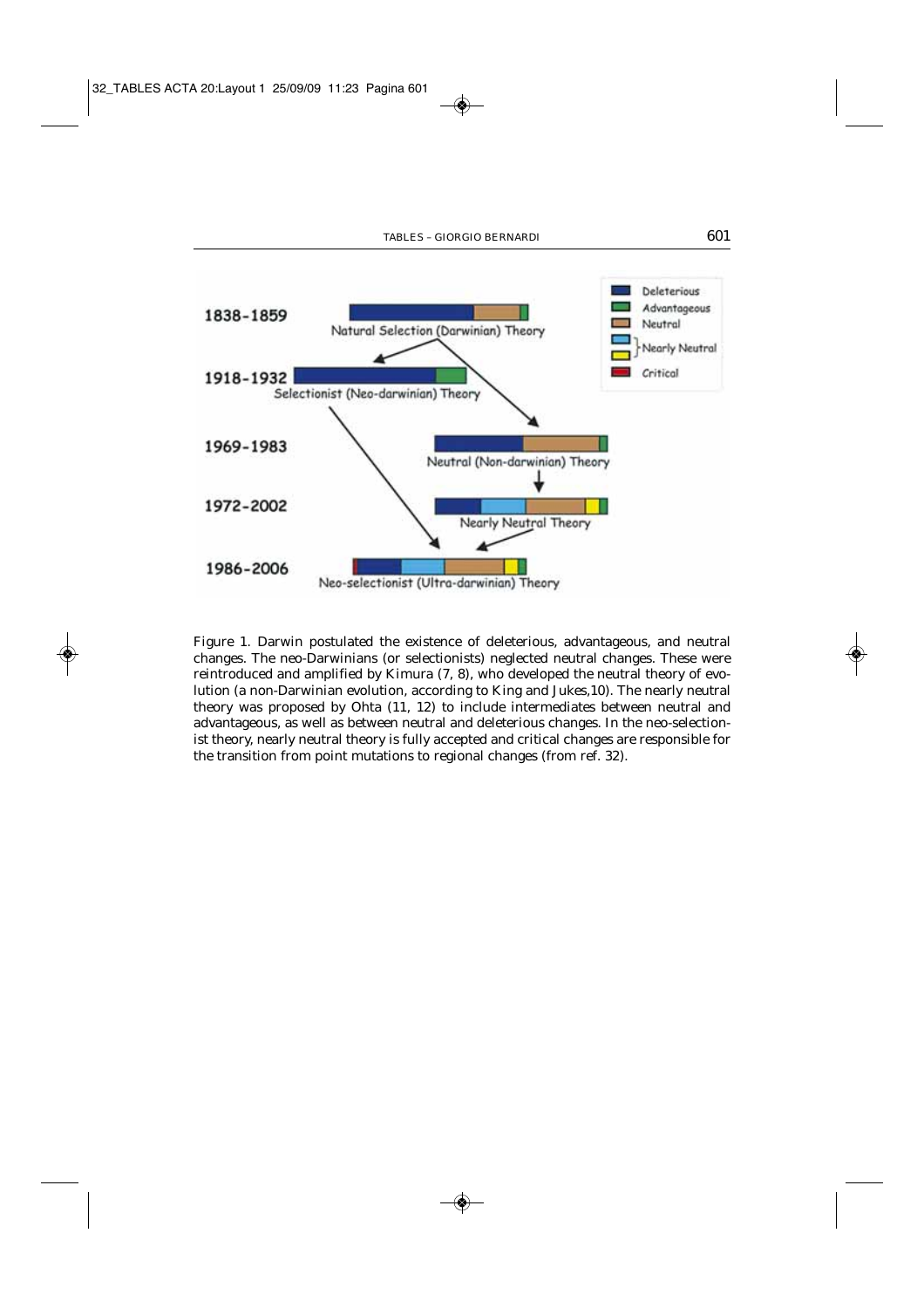

Figure 2. Overview of isochores on 100 Mb of chromosome 1 as a representative region of human chromosomes. The *top* frames represent GC profiles. Red to blue colours in the profiles correspond to decreasing GC levels. Horizontal red stretches in the *bottom* frames represent isochores (from ref. 27).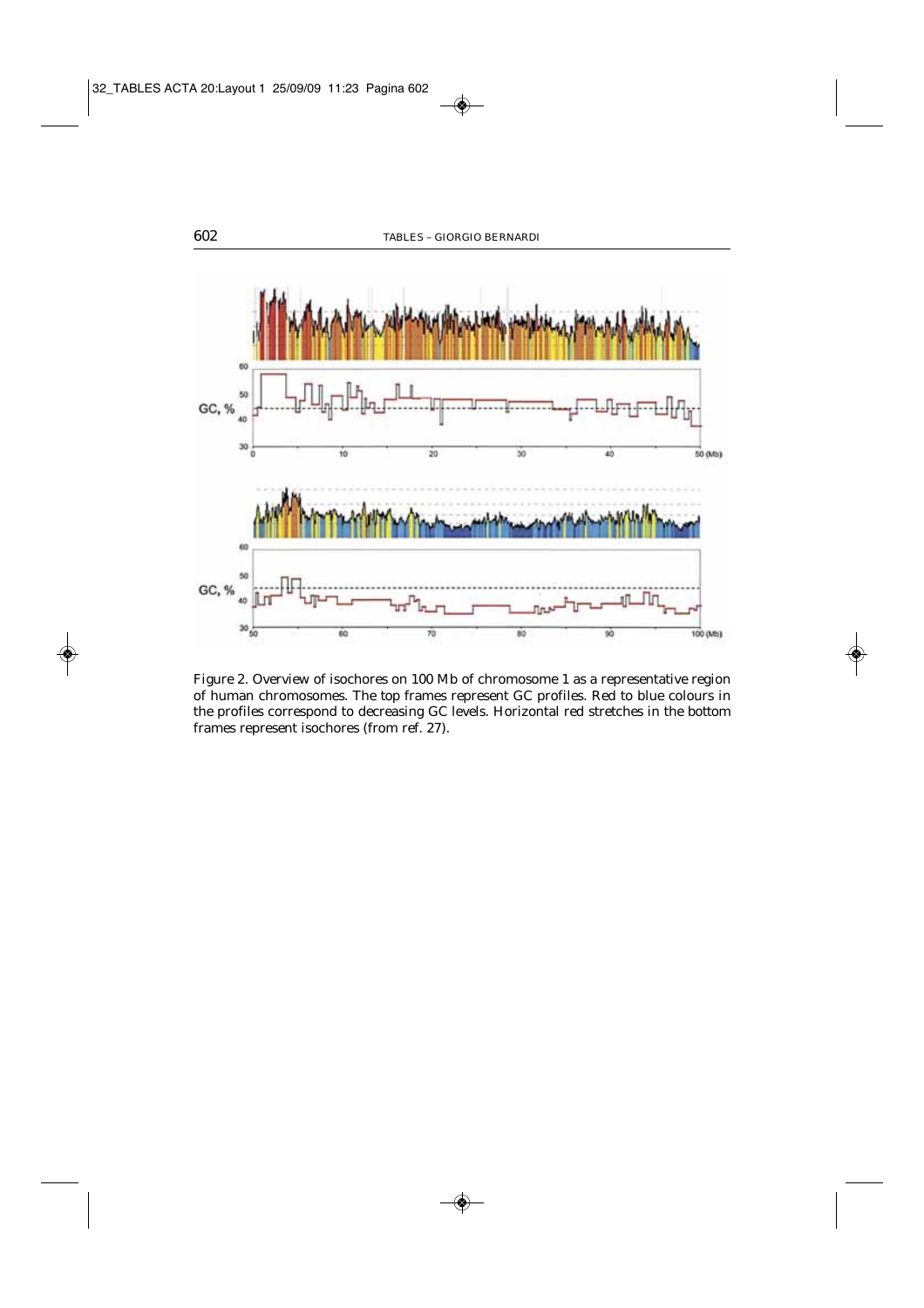

Figure 3. Distribution of human isochores according to GC levels (from ref. 27).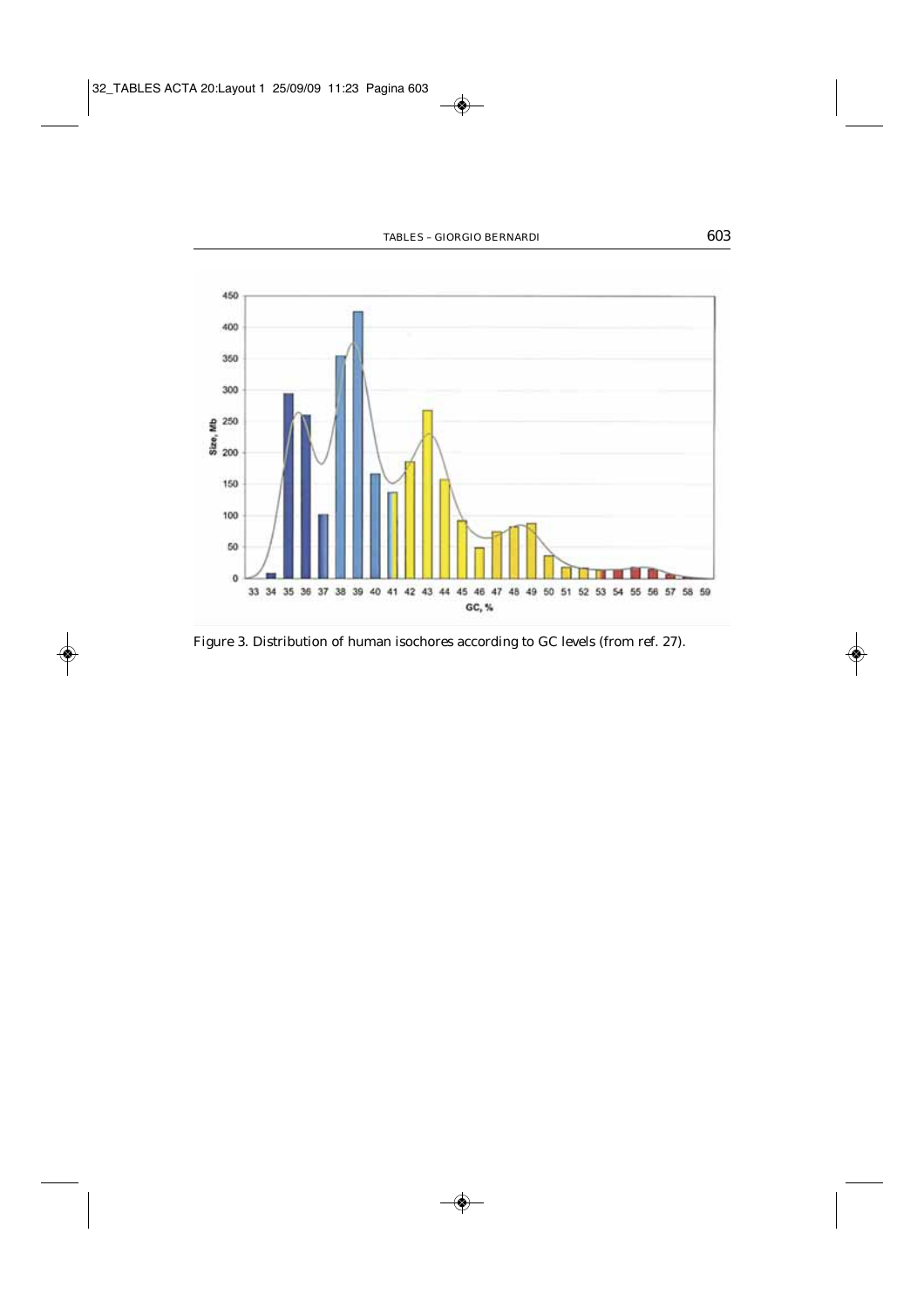

Figure 4. DNA and gene distribution in the isochore families of the human genome. The major structural and functional properties associated with each gene space are listed (in blue for the genome desert and in red for the genome core). SINEs are short interspersed sequences; LINEs, long interspersed sequences (from ref. 32).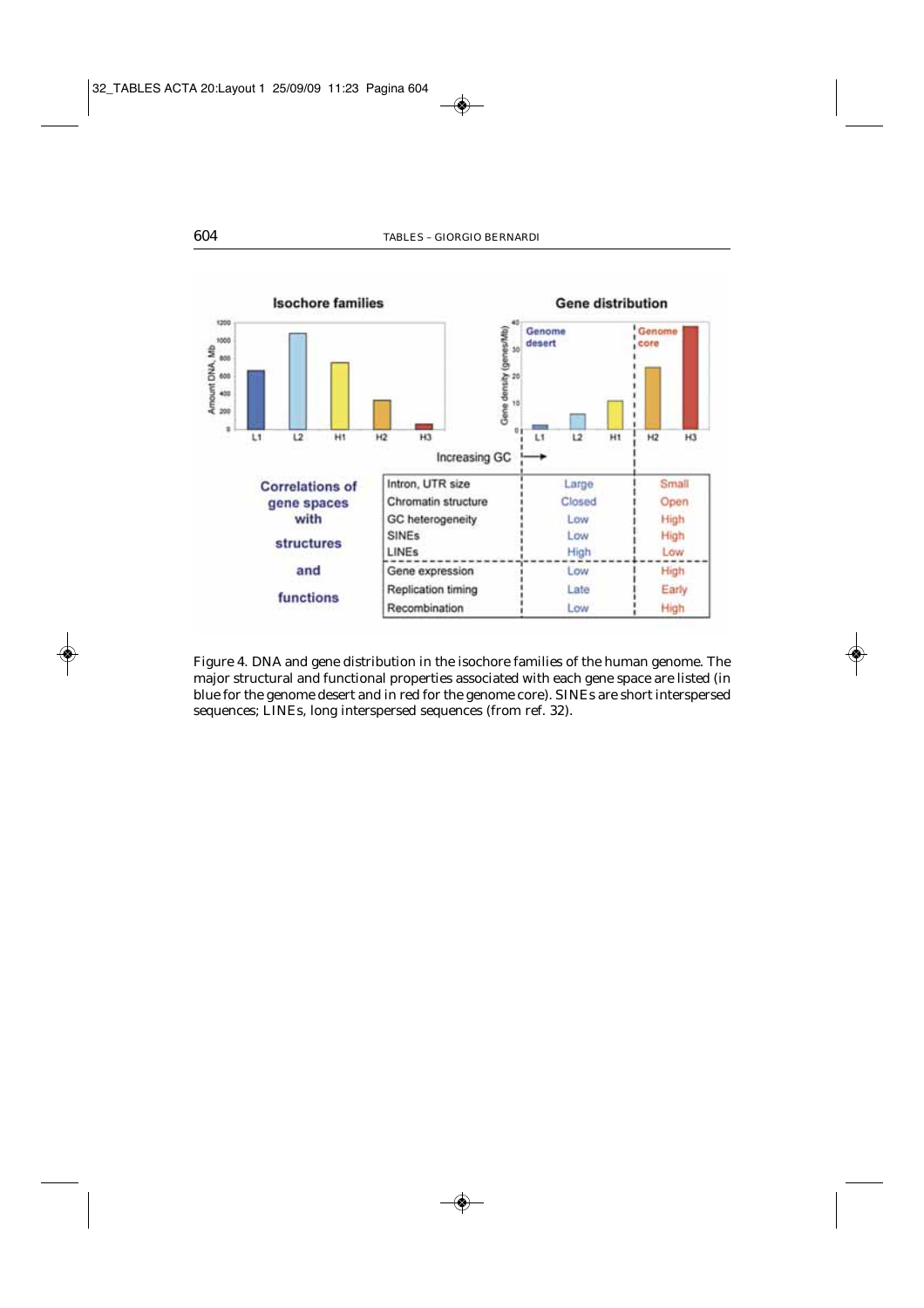

Figure 5. A comparison of the isochore families from several vertebrate genomes (from ref. 30).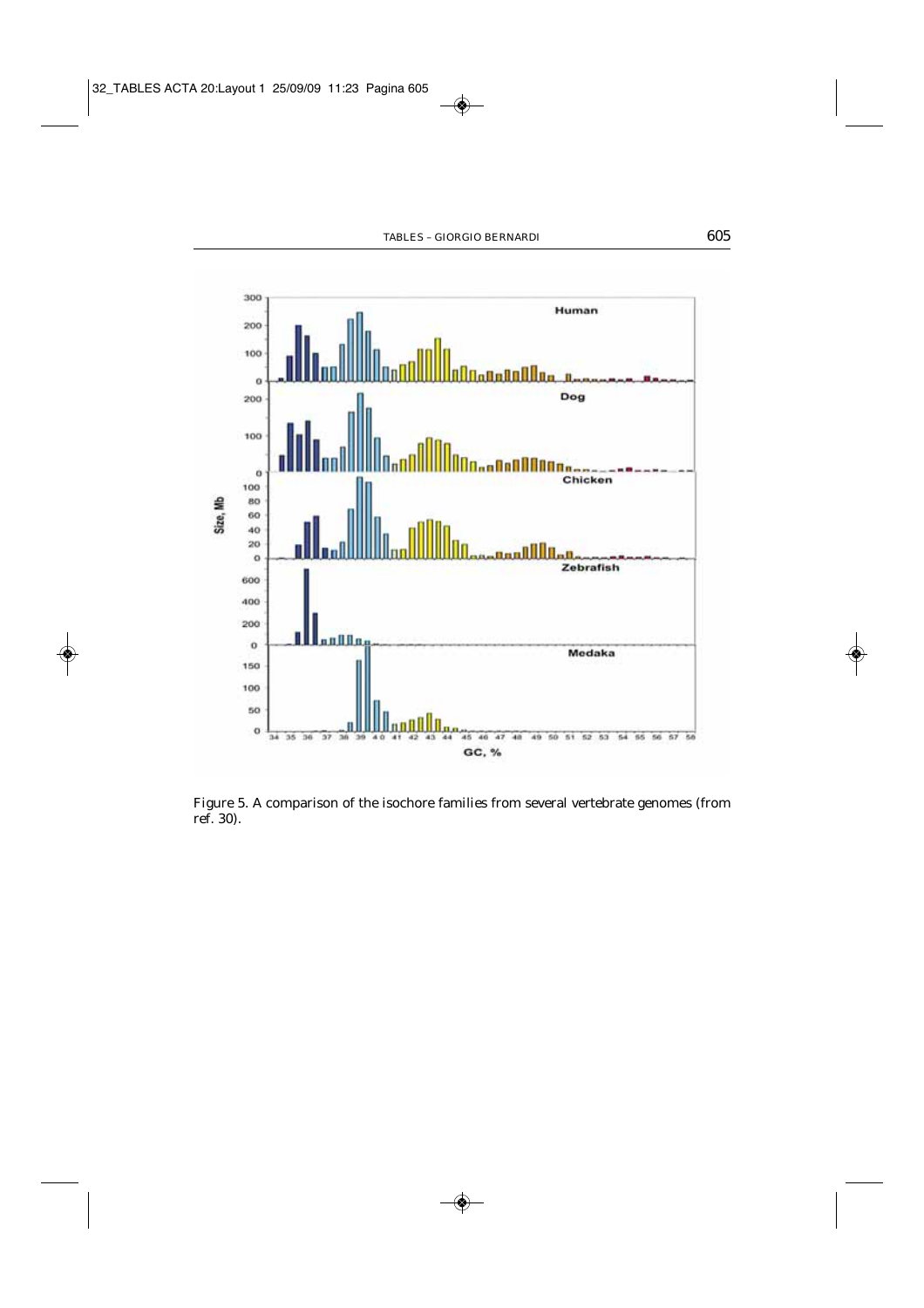

Figure 6. Time course of typical compositional changes of a GC-rich region from a warm-blooded vertebrate in the conservative mode of evolution. In an early phase, the average GC level of the region, initially visualized at its compositional optimum (arbitrarily set here at 54% GC), is decreasing because of the mutational AT bias (the vertical blue bars crossing the black DNA line in the chromatin red boxes represent the 'excess'  $GC \rightarrow AT$  changes), but remains within a tolerated range (whose arbitrary thresholds are indicated by the thick horizontal broken lines). In a late phase, the average GC level trespasses the lower threshold (arbitrarily fixed here at 52% GC), because of the last changes, the critical changes. The corresponding chromatin (red boxes) then undergoes a structural change (broken blue box) that is deleterious for transcription (see text). Until then, the changes may be neutral or, more frequently, nearly neutral (from ref. 32).